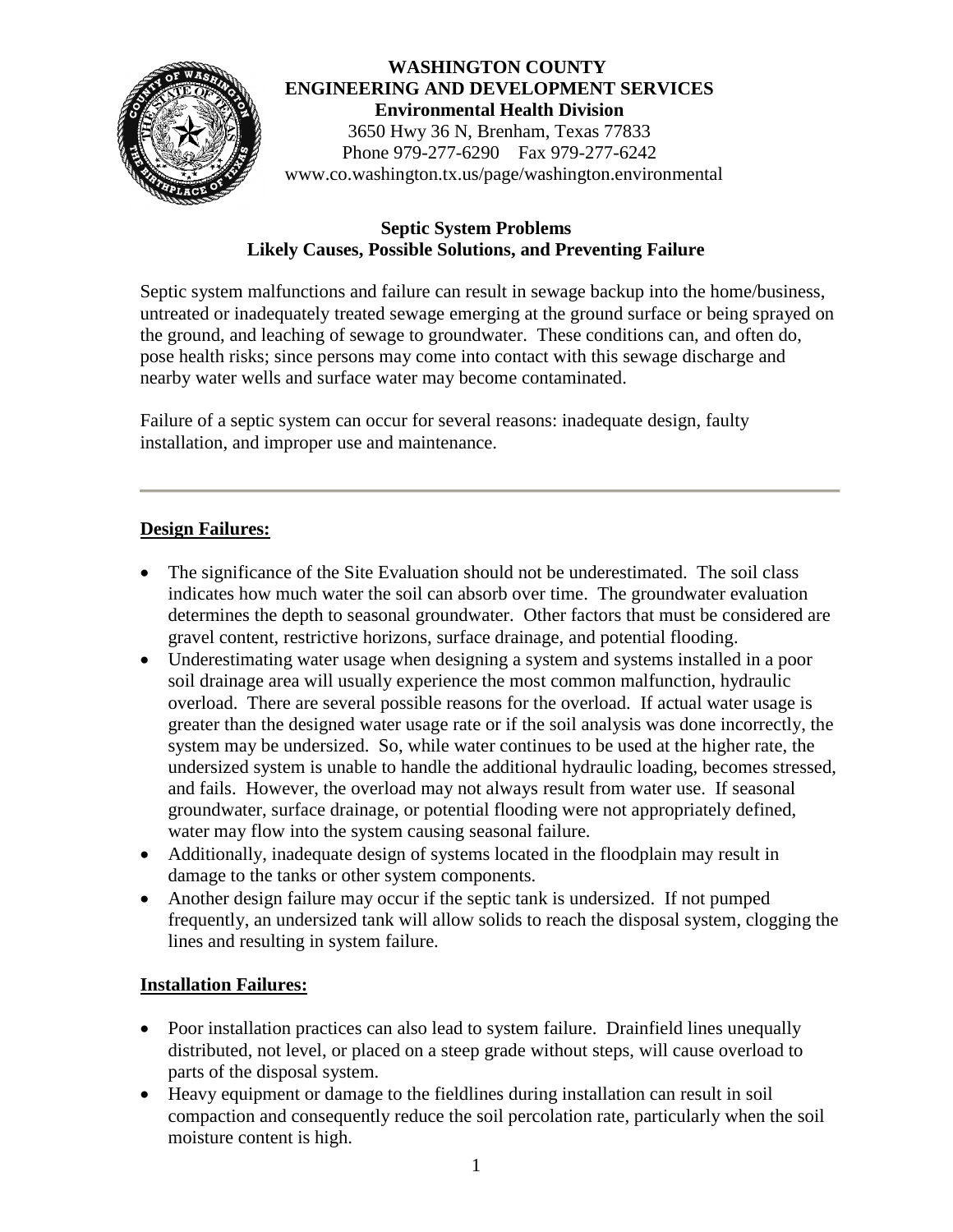- If surface drainage is not diverted away from the disposal system it will naturally flow onto it, which can lead to hydraulic overload.
- Additionally, if non-buried components of a system located in the floodplain are not elevated above the Base Flood Elevation, floodwaters can cause hydraulic overload as well as causing other damage to the system.

## **Use and Maintenance Failures:**

- No septic system is designed to be maintenance-free. Even a correctly designed and installed system will not function as it should without proper maintenance. Neglecting system maintenance leads to system failure.
- Probably the most effective way to prevent system failure is water conservation.
- What is your current water usage rate, is it more than the designed amount due to a change in the number of occupants, hours of use per day, a large amount of clothes washing or food preparation, or expanded business activity? Systems are designed based on estimated water usage in gallons per day; usage above the designed amount can cause system failure.
- Are there any leaking plumbing fixtures? Even a small leak can cause system failure over a short period of time. Not all leaks are apparent. To check toilets for leaks, add a few drops of food coloring to the toilet tank. Do not flush. If the color appears in the toilet bowl within a few minutes, there is a leak that needs repair.
- Do not install an irrigation system or water excessively in the disposal area. This additional water may hydraulically overload the disposal system, and even a small leak in a nearby underground water pipe could allow wastewater to contaminate your drinking water.
- Septic systems process and treat wastewater as it enters the system. To help prevent hydraulically overloading the system water use should be spread out as much as possible. Laundry, dishes, and cleaning should be done throughout the week, not all on one day. High water usage over short periods of time does not allow time for the system to adequately process and treat wastes, and may also cause passing of solids into the disposal system. Excessive use of cleaners and detergents, especially those containing bleach or with high phosphate content, can affect the proper function of the system. Low inert (clay) content detergents are recommended, and fabric softener sheets over liquid softeners. Bleach should be used sparingly, and at half the rate indicated on the container.
- Whenever possible, wash clothes and run the dishwasher only with a full load.
- Avoid running water continuously when brushing teeth, washing hands, preparing food, or washing kitchen utensils.
- Insulate all hot water pipes to reduce running of faucets until the water turns hot.
- Avoid taking long showers, or reduce the level of water in the bathtub.
- Install water saving devices in faucets and showers.
- Reduce the amount of water used for flushing toilets by installing a new low-flow toilet; or by adjusting the float to reduce the water level in the tank; or by filling a plastic bottle with water and putting it into the tank to displace some of the water.
- Is there a calcium problem with the water supply?
- Backwash from water treatment equipment such as water softeners and reverse osmosis systems that is discharged into a septic system can at least disrupt proper wastewater treatment, and may likely cause hydraulic overload if not properly installed. All such discharges must enter the septic system through an airgap devise. See §285.37 for criteria on using water treatment equipment with a septic system.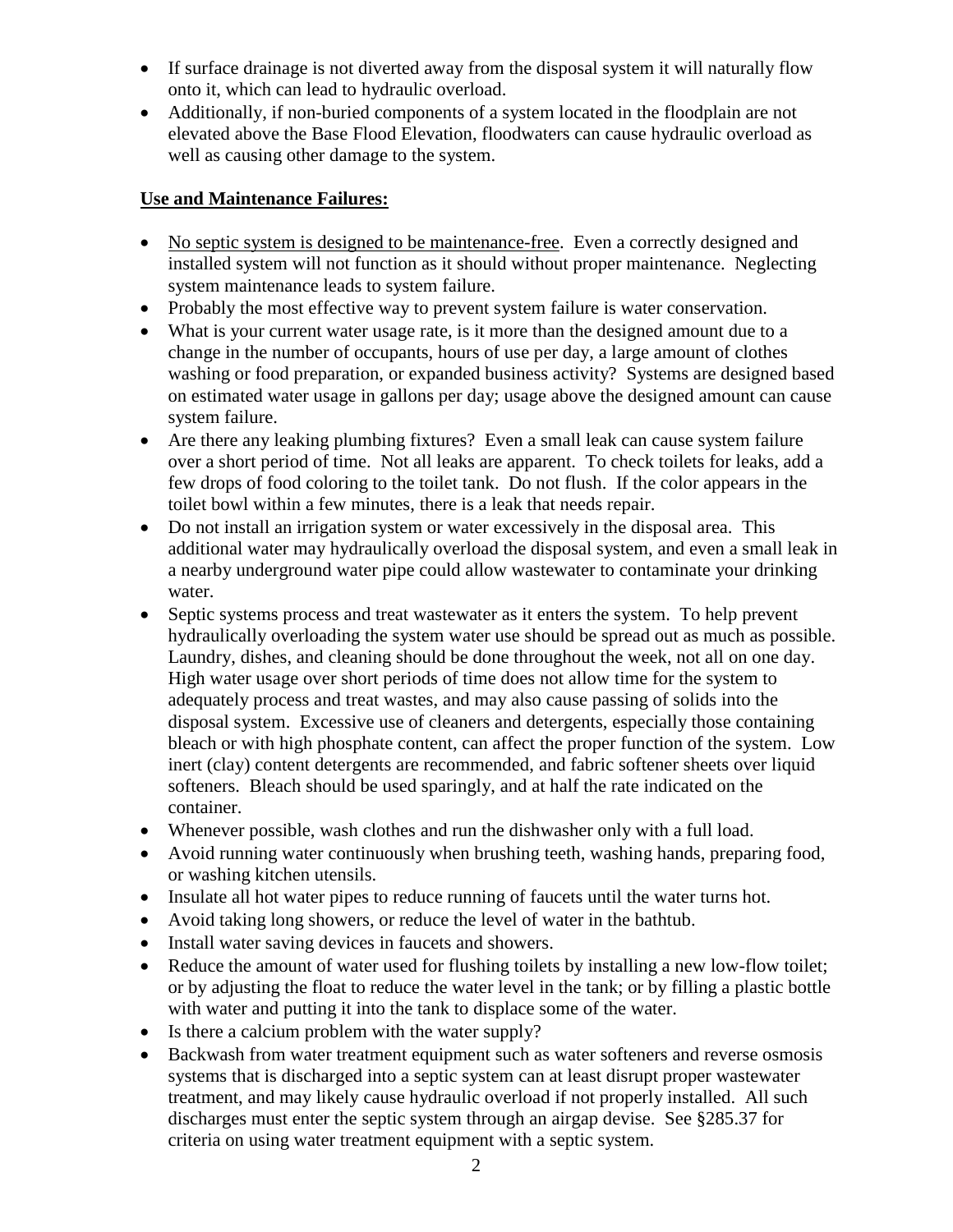- Water from hot tubs, whirlpools, a/c discharges and other condensation, storm drains, gutters, house footing drains, and sump pumps should not be discharged into a septic system, but should be diverted away from the septic system to allow the system to work properly. Emptying large quantities of water into the septic system can overload it and stir the solids in the tank, pushing them into the disposal system and causing failure.
- All water discharged to a septic system must be taken into account when planning the system. Systems are designed based on the estimated usage in gallons per day and on the estimated wastewater strength, water usage above the designed amount and increases in wastewater strength can cause system failure.
- Is the system sealed properly? Cracked or broken tanks, risers, inspection ports, or cleanouts allow stormwater to enter the system and can cause system failure.
- Are all inlet and outlet baffles in good condition? Without the baffles, scum, solids, and sludge can enter and clog the disposal system.
- Is graywater currently being discharged into the septic system? If so, diverting the graywater to discharge outside of the septic system may allow it to work properly again, if site conditions will allow for graywater disposal. See §285.80-81 for criteria on disposal of graywater.
- Are trees or shrubs planted over or near the disposal system? Roots from nearby trees or shrubs can clog and damage fieldlines. Trees, shrubs, tall grass, or anything else within the spray disposal area interferes with the uniform application of effluent. Large shade trees can block sunlight, causing the system not to work properly.
- A dense grass cover should be planted, not sodded, in the disposal area for absorption and to prevent erosion. Overseed the disposal area with winter grasses or evergreen ground cover for absorption and erosion prevention during dormant growing seasons.
- Keep grass mowed to allow sunlight to reach the ground surface.
- Settling of backfill will occur over time. Periodically check for this and fill any low areas with Class II or III soil to prevent water from ponding in the disposal area, which can overload the system.
- Don't construct anything over your disposal system. Buildings and surfaces such as concrete, asphalt, or gravel prevent the disposal system from working properly.
- How long has it been since the tanks were last pumped-out? Scum and sludge buildup inside the tanks can cause system failure. Generally, if the scum layer is within 3 inches of the bottom of the inlet baffle, or if the sludge depth is one third or more of the liquid depth, the tank should be pumped. If it is not practical for you to inspect your tanks, set up a regular schedule with a service company to have them pumped about every 3 years.
- Has the wastewater strength changed from the design value? This can be caused by current conditions that did not exist when the system was designed, such as using a residential system for a commercial kitchen, a change in business activity or type of business, occupants using harsh cleaners or disposing of chemicals in the wastewater, and occupants that are taking chemotherapy or other medications. Harsh chemicals, including automatic disinfection tablets, can kill the beneficial bacteria that treat the wastewater. Systems are designed based on the estimated wastewater strength; increases in wastewater strength can cause system failure.
- Avoid excessive use of a garbage disposal. Garbage disposals can overload a system with solids causing the need for more frequent tank pumping; and can increase wastewater strength beyond the capacity of the system to properly treat it.
- A septic system should not be treated as if it were a city sewer system, don't use your toilet as a trash can. Do not flush plastic, rubber, coffee grounds, citrus rinds, egg shells, dental floss, diapers, baby wipes, kitty litter, personal sanitary products, cigarette butts, expired medications, bandages, hair, cotton, lint, rags, fats, greases, paper, paints,